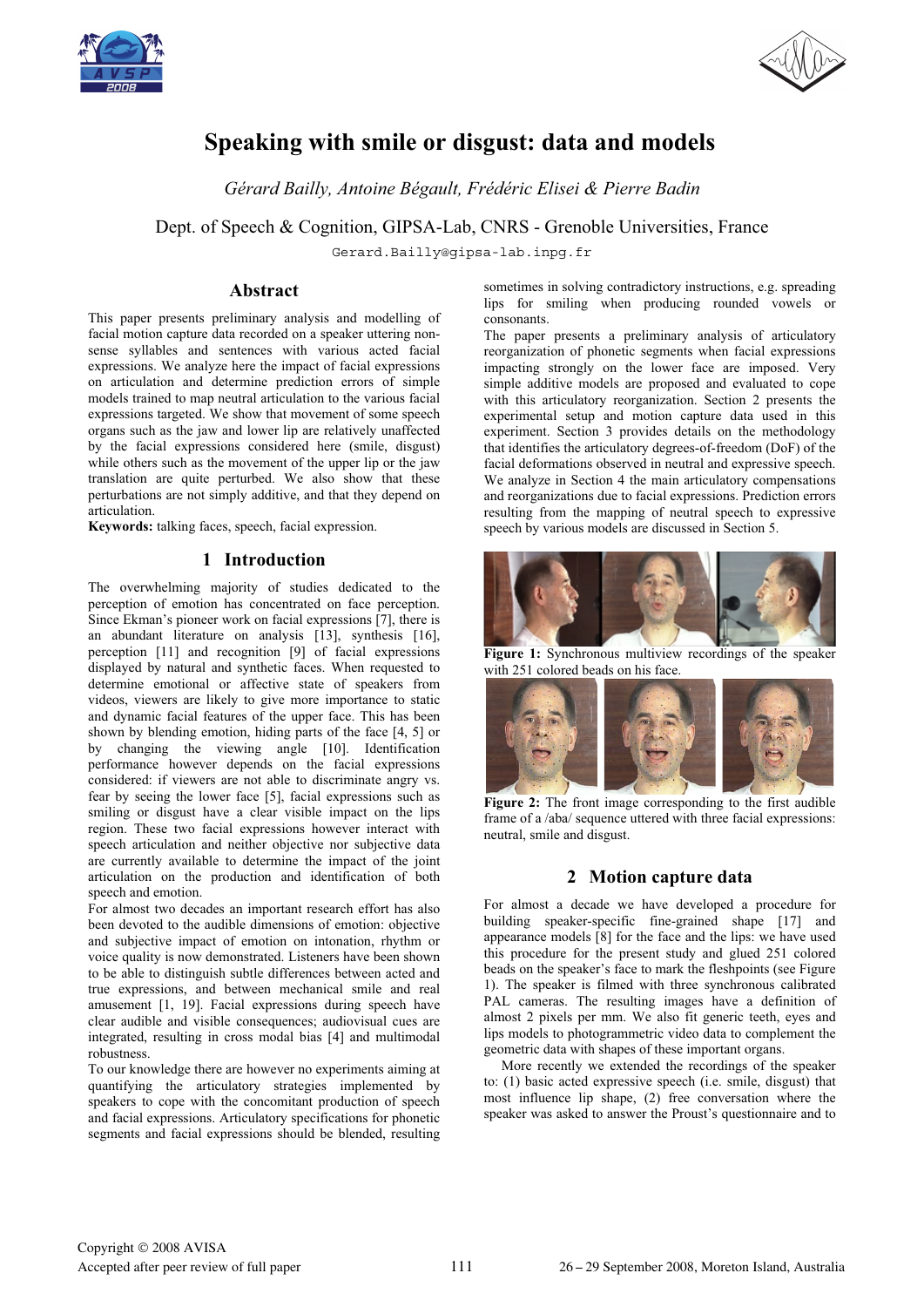tell the experimenter his or her most enjoyable, most frightening and most surprising personal experiences.

We analyze here the corpus of acted expressive speech from one speaker (see Figure 2). This corpus is validated by self report. We are currently conducting perceptual tests to both validate the original data and their synthetic reproduction by the model presented here. Note that this corpus is used for bootstrapping the development of the speaker's clone used to analyze the whole corpus including free conversation [3].

### **3 Statistical articulatory model**

Our statistical shape models are built using a so-called guided PCA where *a priori* knowledge is introduced during the linear decomposition. In fact, we compute and iteratively subtract predictors using carefully chosen data subsets [2]. For speech movements, this methodology enables us to extract six components directly related to jaw, proper lip movements and clear movements of the throat linked with underlying movements of the larynx and hyoid bone. The face and lips model is controlled by six parameters for neutral speech. The first one, *jaw1* controls the opening / closing movement of the jaw and its large influence on lips and face shape. Three other parameters are essential for the lips: *lips1* controls the protrusion / spreading movement common to both lips that characterises the /i/ vs. /y/ opposition; *lips2* controls the upper lip raising / lowering movement, useful to realise the labiodental consonant /f/ for instance; *lips3* controls the lower lip lowering / raising movement found in consonant /zh/ for which both lips are maximally open while jaw is in a high position. The second jaw parameter, *jaw2*, is associated with a horizontal forward / backward movement of the jaw that is used in labio-dental articulations such as /f/ for instance. Note finally a parameter *lar1* related to a movement of larynx lowering. Altogether, more than 90% of the data variance in the neutral speech learning corpus is taken into account by these components. We have supplemented these six components with two additional "expressive" components involved in our acted corpus of expressions: "smile" and "disgust" gestures that emerge from the analysis of our set of "smile" and "disgust" visemes respectively. These gestures do not really differ semantically from AU12 and AU9 of the FACS system: predictors of the movement are effectively the 1<sup>st</sup> principal component of the residual movement of fleshpoints along the lip corners raiser and the nose wrinkler. Using our third corpus (natural expressive free speech), an additional analysis-by-synthesis process has been performed to identify additional components [3]. Three basic components have been identified and added using first principal components of given regions of selected frames: eyebrows raising/lowering, forehead frowning, and chin raising/lowering. These elementary gestures combine to control facial shapes. The effects of single elementary gestures with reference to the neutral face are shown in Figure 3. The shape model that includes speech-related and expressionrelated facial movements has finally 11 DoF.

Note that these elementary facial movements are not directly related to particular visemes (contrary to a key frames approach). They emerge from general tendencies observed in data subsets containing several dozen facial configurations.

## **4 Comparative analysis of articulation for neutral** *vs* **expressive speech**

The statistical articulatory model is then coupled with a computer vision algorithm (pattern matching using normalized cross correlation) to build a robust beads tracker. The movements of the head and face in the 50 Hz corpus are tracked with this tool. Forced alignment of the audio signal of the VCV sequences is performed in order to label automatically the centers of realization of each allophone (silence, V, C, V) for a subset of 90 VCV sequences. We compare the values of the 11 articulatory parameters of these center frames between neutral and expressive production. The global results are displayed in Figure 4. The examination of this comparative study delivers quite interesting features:

Opening/closing movements of the jaw and lower lip are relatively unaffected by these two expressions

Jaw is significantly advanced and upper lip raised in expressive speech in comparison with neutral speech

Disgust is clearly characterized by the activation of the nose wrinkler and lowering of the larynx. Disgust recruits the lip corners raiser but with a smaller amplitude than smile.

Smile strongly decreases the rounding gesture. Production of rounded sounds while smiling are in return clearly decreasing the amplitude of activation of the lip corners raiser (see parameter *sourire* in Figure 5)



**Figure 3:** Showing the effect of each elementary expressive action on the face and lip shapes. The face is rendered using a unique texture, hence the non photorealistic appearance. From left to right, top to bottom: neutral, raising eyebrows, lip corners raiser (obtained from the smile visemes), nose wrinkler (obtained from the visemes uttered with disgust), unfrowning and chin raiser. Note that lip corners raiser, nose wrinkler and chin raiser do affect lip shape.

### **5 Mapping neutral to expressive speech**

Several proposals have been made for adding facial expressions to talking faces [6, 14, 15]. Most consist in phoneme-dependent or exemplar-based gesture blending procedures. These techniques are very sensitive to data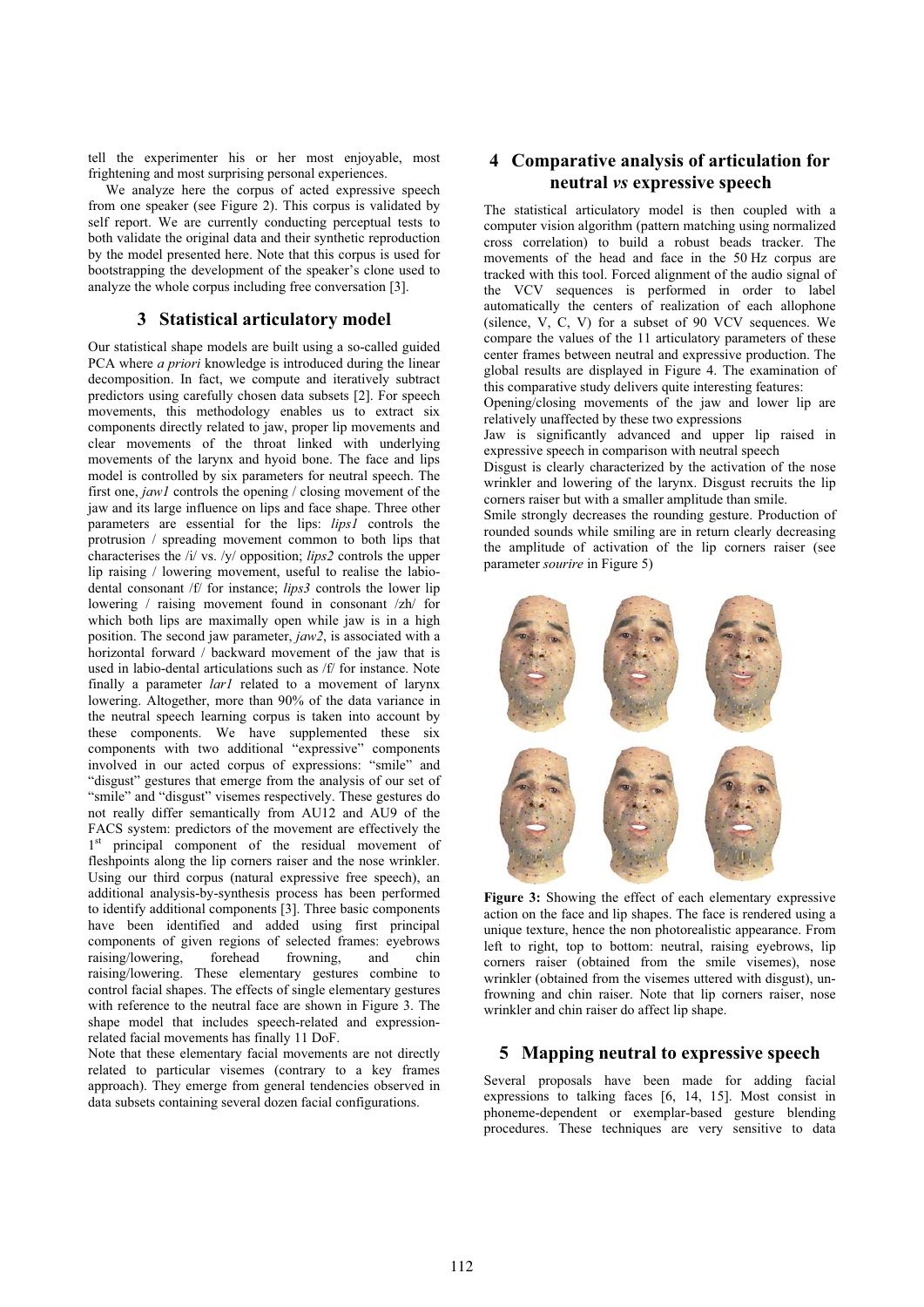sparsity and depend on the appropriate selection of the appropriate expressive visemes stored in the database.

We test here the predictive power of multilinear models trained on the small VCV data set used in the present experiment (4 frames for each of the 90 VCVs). Each parameter of an expressive frame is thus computed as a linear combination of the parameters of the associated frame uttered with neutral expression.



**Figure 4:** Comparing the 11 articulatory parameters for all target frames of allophones of the VCV sequences. For each parameter, the black line represents the observed values for the neutral phonemes, where phonemes were reordered by ascending parameter value. Light gray dots represent the corresponding observations for the "disgust" corpus, while dark gray dots correspond to the "smile" corpus. If disgust frames set approximately the 9<sup>th</sup> parameter (*degout* corresponding to nose wrinkler) to 1, both disgust and smile recruit the lip corners raiser (8<sup>th</sup> parameter *sourire*). Note also the unaffected jaw (1<sup>st</sup> parameter *jaw1*) and the lower larynx in disgust frames (6<sup>th</sup> parameter *lar1*).



**Figure 5:** Comparing lip rounding and lip raising parameters for neutral articulations (in red) *vs* smile articulations (in blue) frames when considering rounded (rightmost frames) *vs* unrounded sounds (leftmost frames).

Table 1 shows the correlation coefficients between original expressive frames and expressive frames computed from neutral ones. If most parameters that shape speech sounds are satisfactorily predicted, parameters that are specifically recruited for displaying facial expression are still not accurately predicted.

Predictions of the multilinear model can however perform quite satisfactory when applied to complete sentences (see Figure 7). Though the model was learned with hyperarticulated frames, it seems to generalize well when applied in the more co-articulated context as found in sentences.



**Figure 6:** Same as Figure 4 but with parameters for expressive frames computed by a multilinear predictor from neutral ones.

**Table 1:** Correlation coefficients and mean errors between articulatory parameters of original or predicted frames. Expressive frames are predicted from neutral frames by multilinear regression. Correlation coefficients above 0.8 and errors below 0.5 (standard deviation) are in bold. Statistics on prediction errors on facial shape (mm) are given at the bottom.



**Figure 7:** Analyzing with parameters for smile frames of a test sentence computed by a multilinear predictor from a neutral version (blue lines). Red lines show the parameter values for the neutral corpus, black lines show recorded values